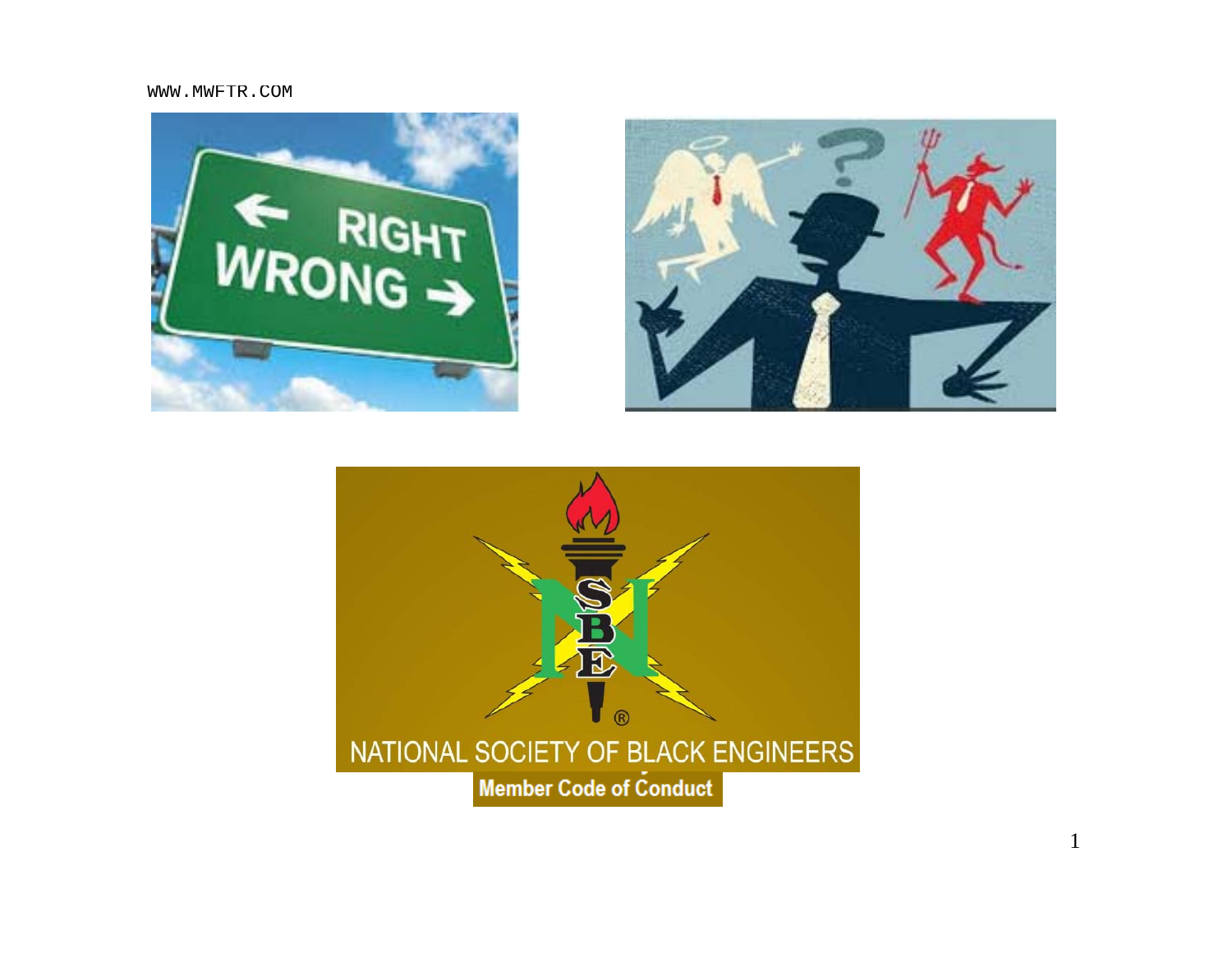## Engineering Ethics

#### **EECE404 Senior Design II Department of Electrical and Computer Engineering Howard University**



**Dr. Charles Kim**

**www.mwftr.com/SD.html**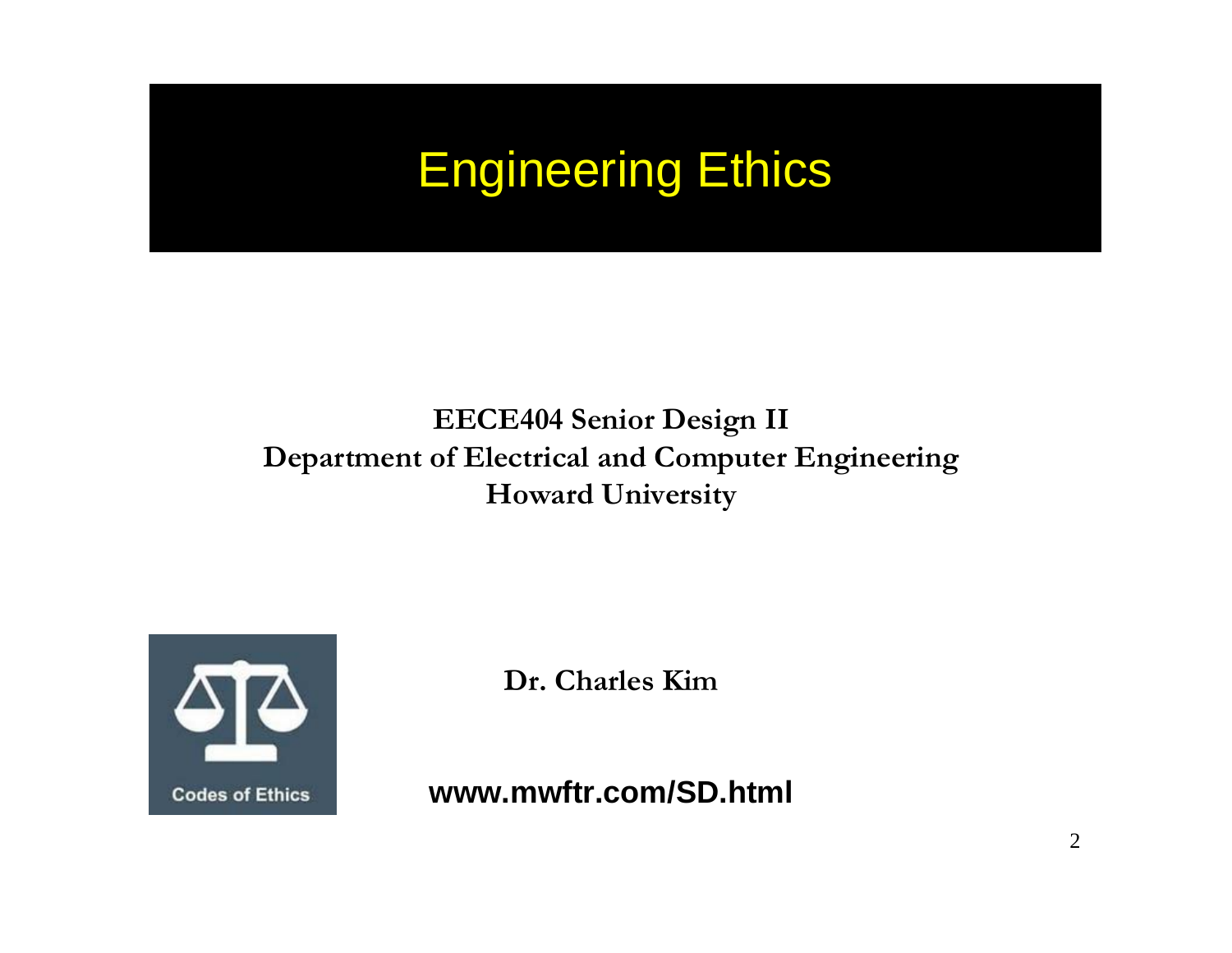# Professionalism and Ethics

- Professional: A person who engages in an activity that requires a specialized and comprehensive education and is motivated by a strong desire to serve humanity
- Work of engineers: affects the day-to-day life of all humans
- Development of a professional framework of mind: begins with engineering education
- Engineering societies have developed a code of ethics that must be followed by its member engineers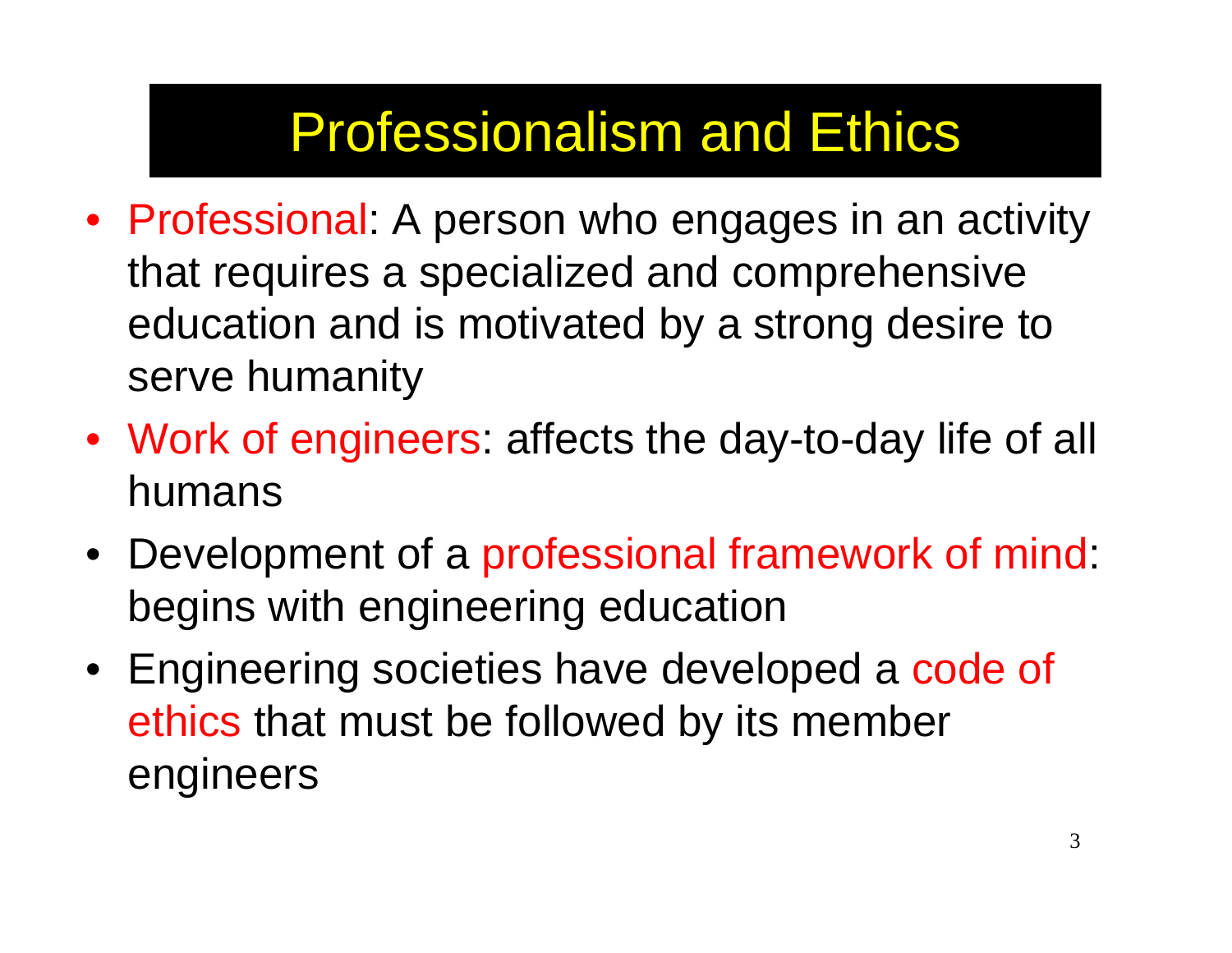# Professionalism and Ethics

- Common components of code of ethics
	- Seeking enhancement of human welfare using their knowledge and skill
	- Being honest and impartial, and serving with fidelity the public, their employers, and clients
	- Striving to increase the competence and prestige of the engineering profession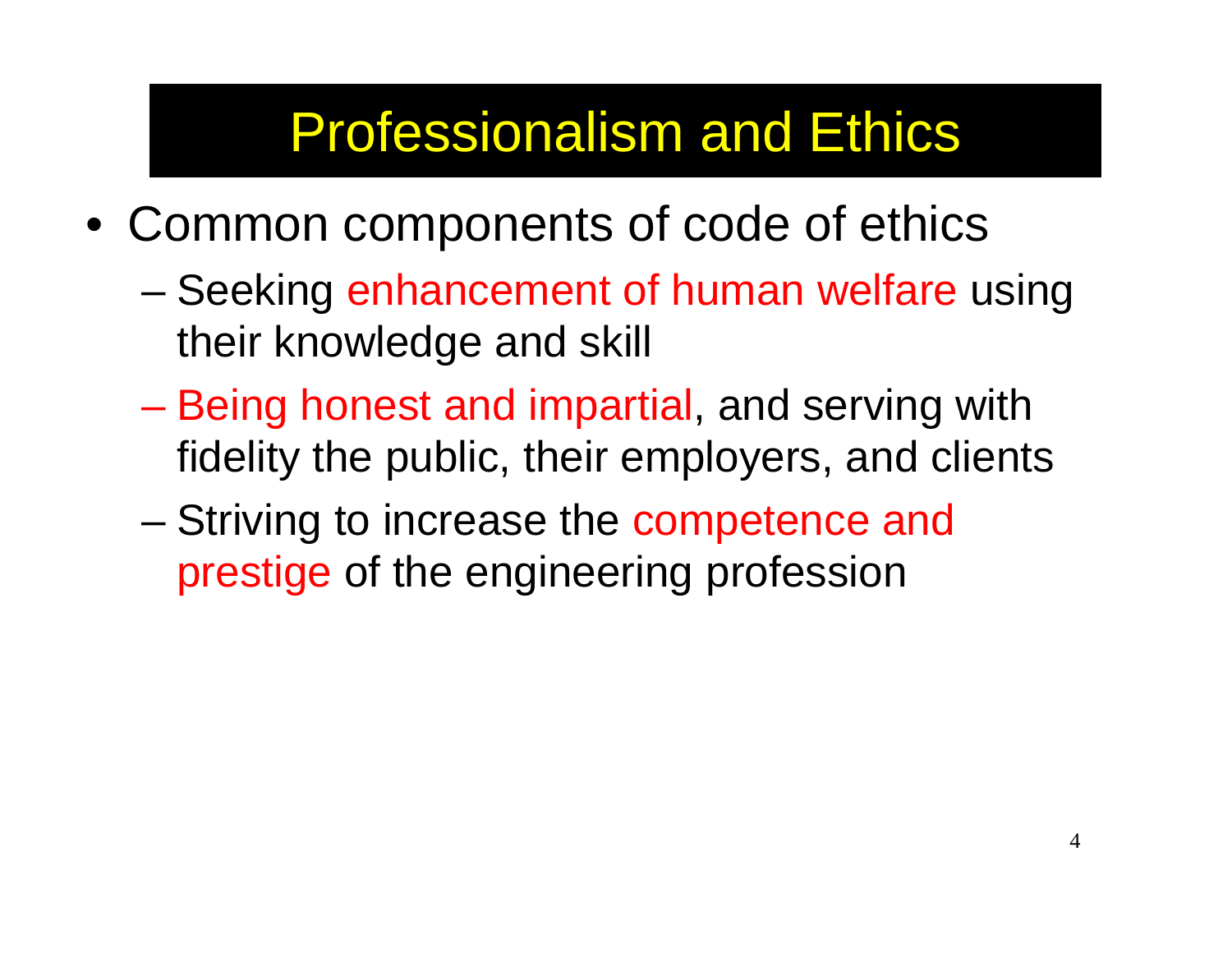# Professionalism and Ethics



Champion | Guide | Advance | Unite

- NSPE code of ethics
	- Sec 1 (the Fundamental Canons): Main issues that govern a professional engineering from an ethical and professional standing
	- – Sec 2 (Rules of Practice): First part of the fundamentals of canons in detail
	- Sec 3 (Professional Obligations): The last point of the fundamentals of canons, focused on professional conduct from a legal, ethical, and societal viewpoint 5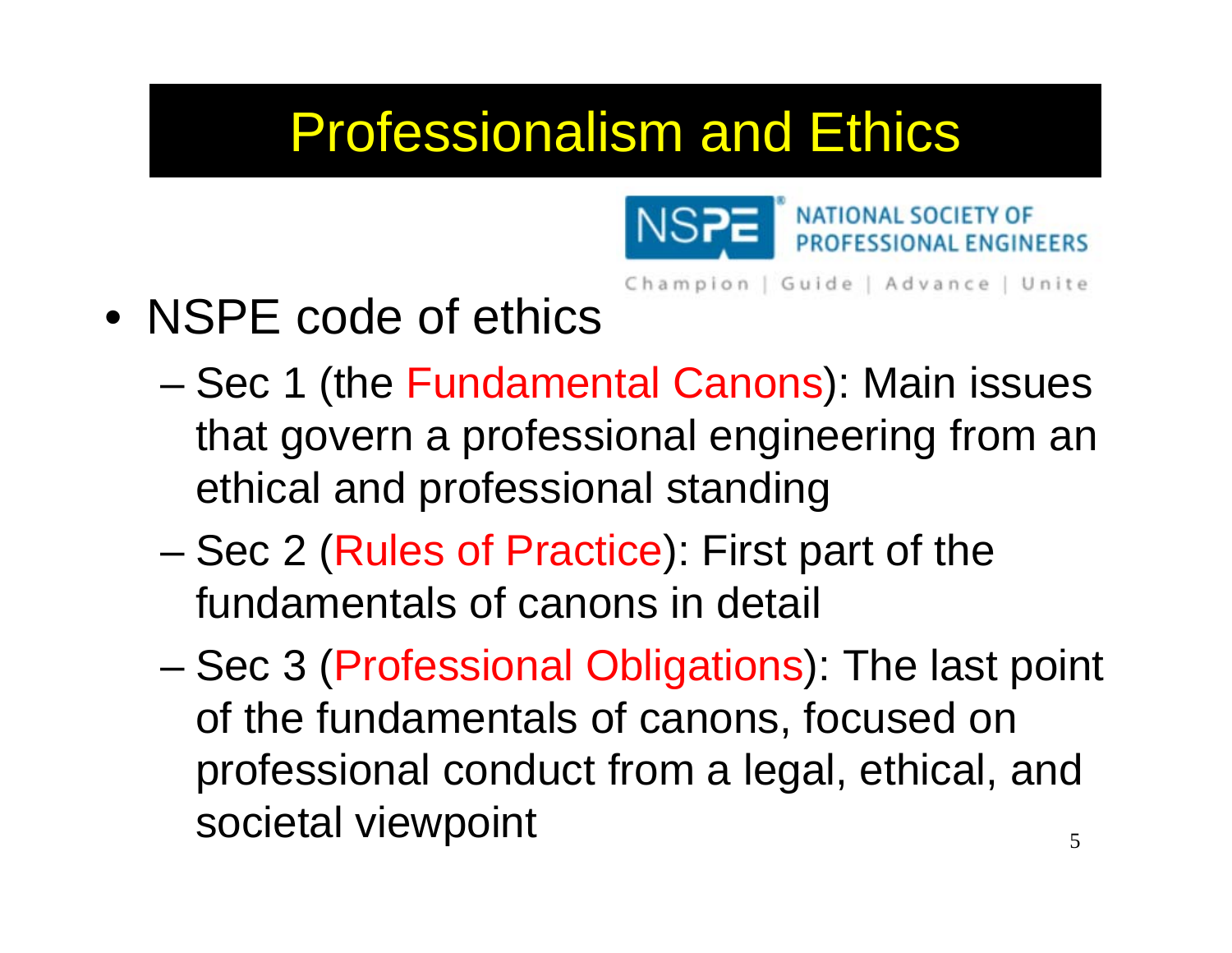## NSPE Code of Ethics



Champion | Guide | Advance | Unite

 $\bullet$ Fundamentals of Canons

> While fulfilling their professional duties, engineers shall

- 1. Hold paramount the safety, health, and welfare of the  $($
- 2. Perform services only in the areas of their (
- 3. Issue public statements only in an ( ) and truthful manner
- 4. Act for each employer or client as ( ) agents or trustees
- 5. Avoid ( ) acts
- 6. Conduct themselves honorably, responsibly, ethically, and lawfully so as to enhance the  $($ , reputation, and usefulness of the profession 6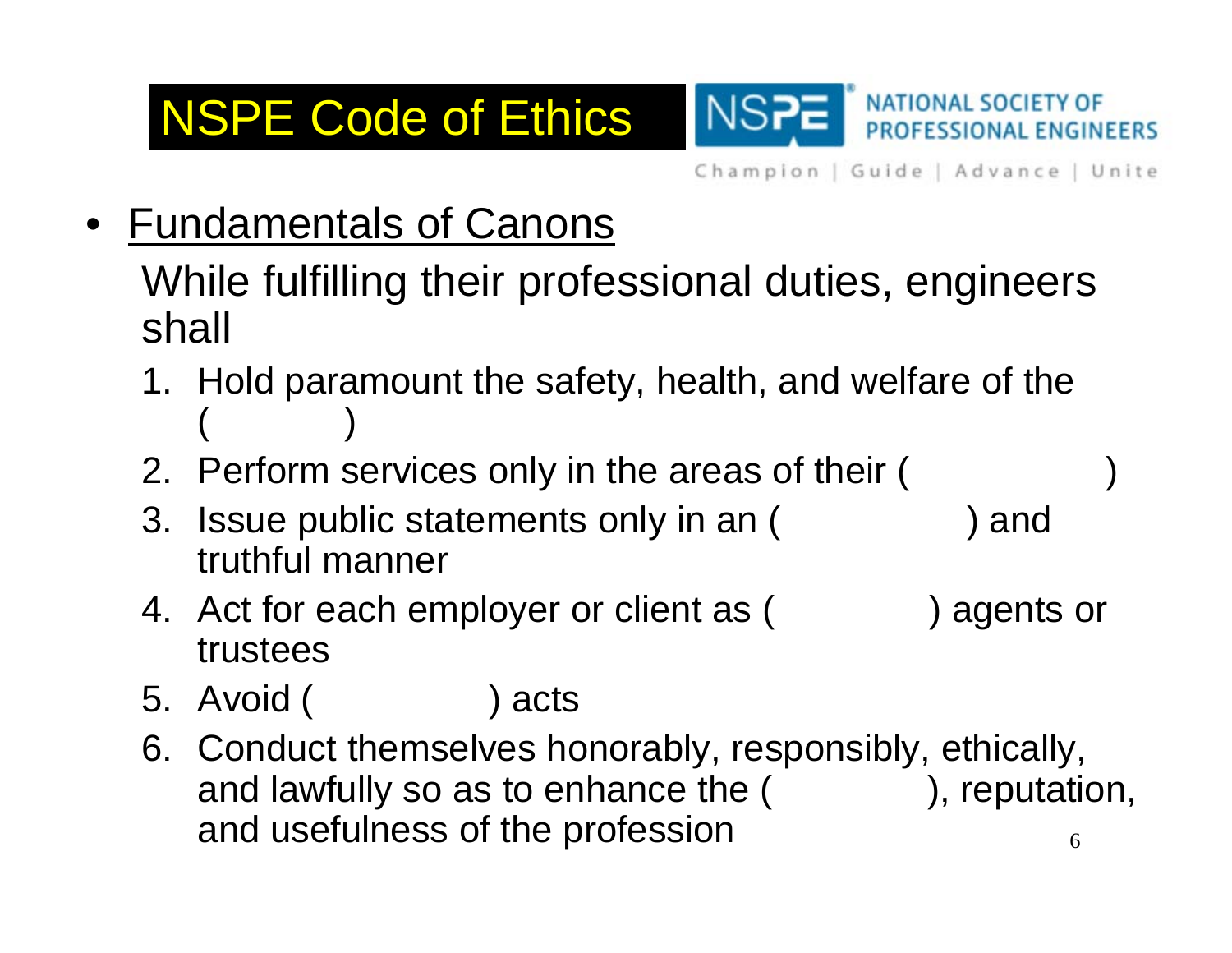NSPE Code of Ethics

Champion | Guide | Advance | Unite

**NATIONAL SOCIETY OF** 

PROFESSIONAL ENGINEERS

- • Rules of Practice (partial list)
	- 1. Hold paramount the safety, health, and welfare of the **public**
		- a. If engineers' judgment is overruled under circumstances that endanger life or property, they shall ( ) their employer or client and such other ( ) as may be appropriate

NS<sub>7</sub>

- b. Engineers having knowledge of any alleged violation of this Code shall ( ) thereon to appropriate professional bodies and, when relevant, also to public authorities, and ( ) with the proper authorities in furnishing such information or assistance as may be required.
- 2. Perform services only in the areas of their **competence**
- 3. Issue public statements only in an **objective** and truthful manner
	- a. Engineers shall issue no statements, criticism, or arguments on technical matters that are inspired or  $($  ) for by interested parties, unless they have prefaced their comments by ( ) identifying the interested parties on whose behalf they are speaking, and by revealing the existence of any (
	) the engineers may have in the matters. 7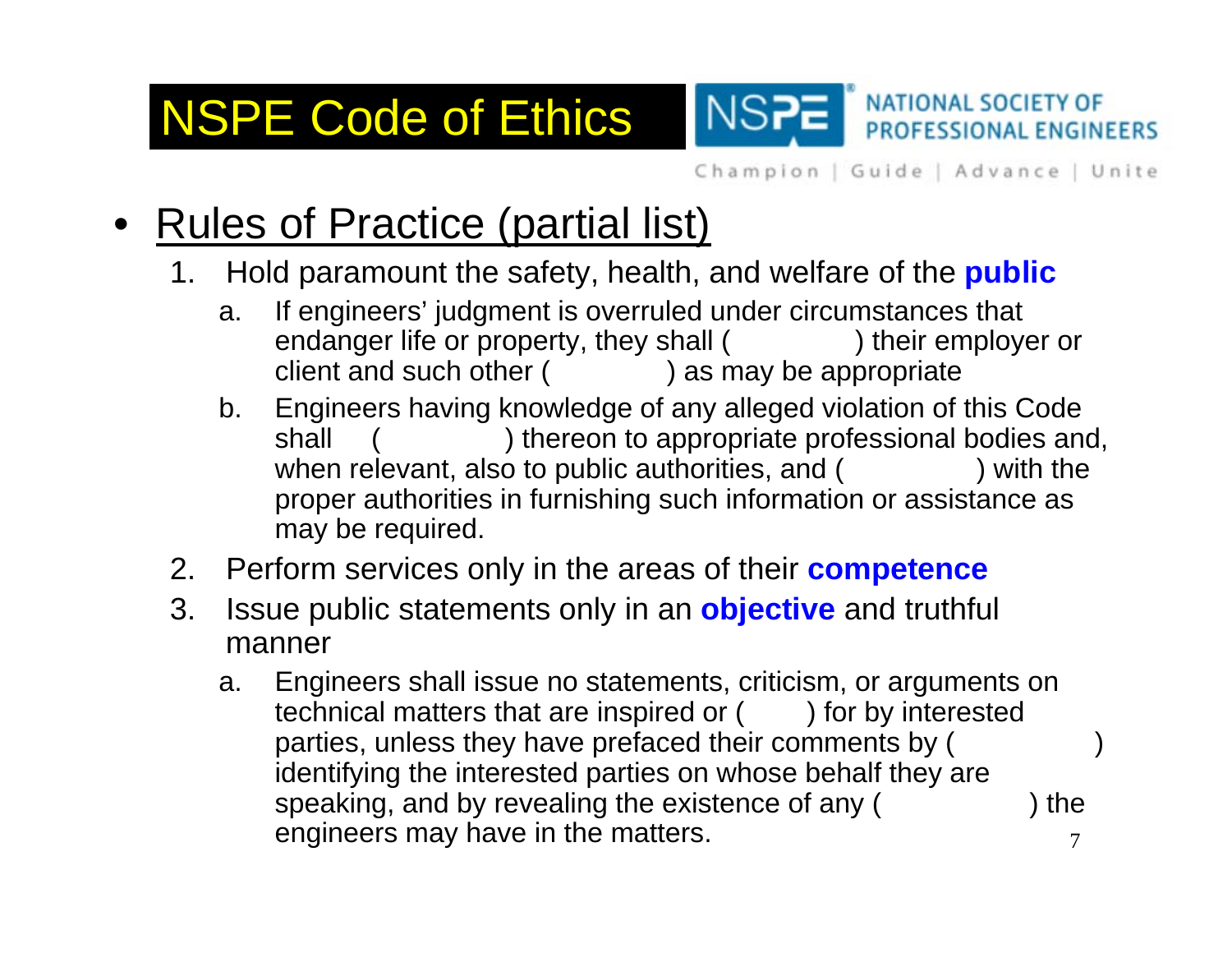Champion | Guide | Advance | Unite

**NATIONAL SOCIETY OF** 

**PROFESSIONAL ENGINEERS** 

## • Rules of Practice (partial list)

NSPE Code of Ethics

#### 4. Act for each employer or client as **faithful** agents or trustees

a. Engineers shall disclose all known or potential ( ) of interest that could influence or appear to influence their judgment or the quality of their services

**NSP** 

- b. Engineers shall not solicit or () financial or other valuable consideration, directly or indirectly, from outside agents in connection with the work for which they are responsible.
- 5. Avoid **deceptive** acts
	- a. Engineers shall not offer, give, solicit, or receive, either directly or indirectly, any contribution to influence the award of a contract.

6. Conduct themselves honorably, responsibly, ethically, and lawfully so as to enhance the **honor**, reputation, and usefulness of the profession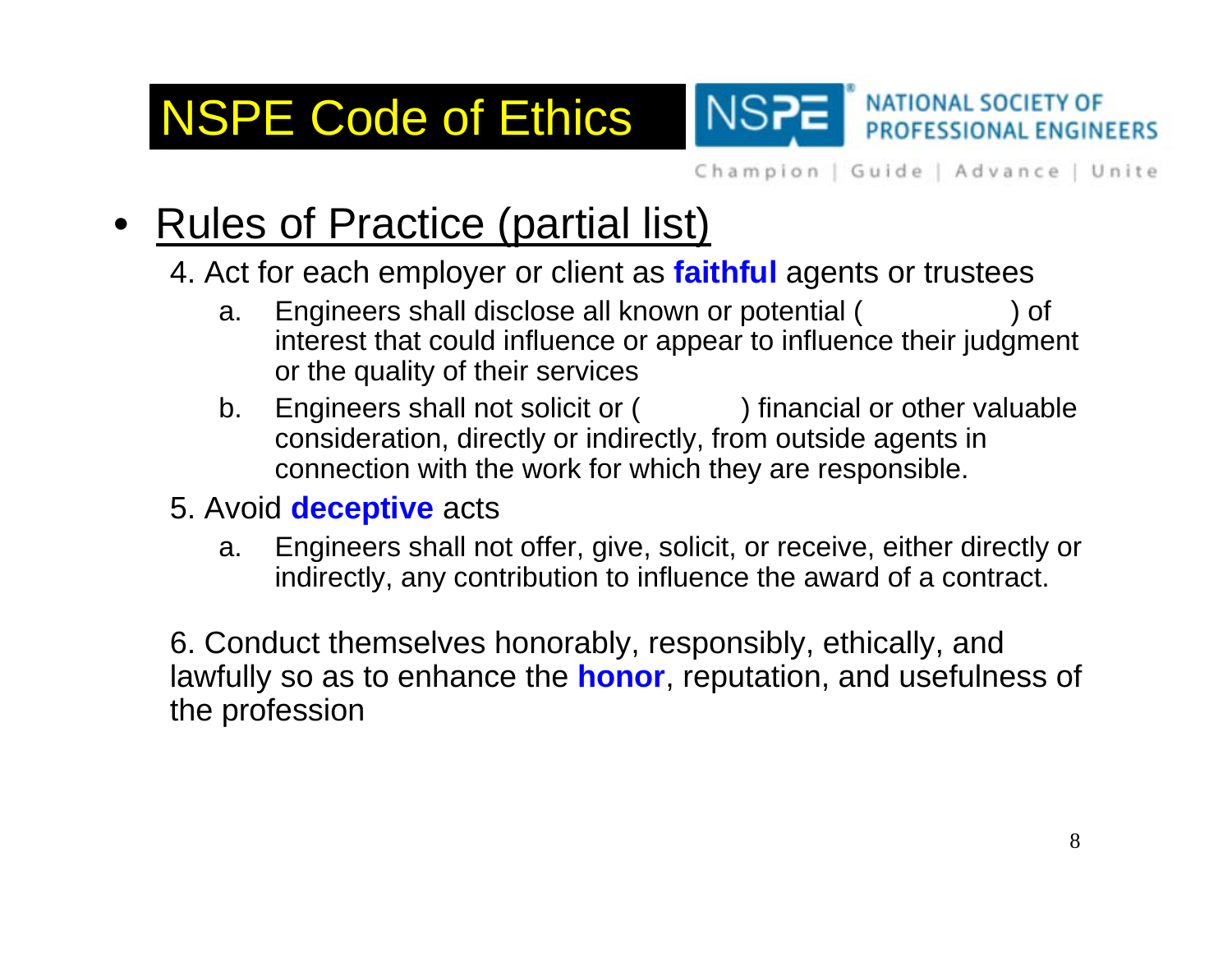## NSPE Code of Ethics

Champion | Guide | Advance | Unite

**NATIONAL SOCIETY OF** 

PROFESSIONAL ENGINEERS

- • Professional Obligations(partial list)
	- 1. Engineers shall be guided in all their relations by the highest standards of honesty and ( )
		- a. Engineers shall acknowledge their errors and shall not distort or ( ) the facts

NS<sub>r</sub>

- 2. Engineers shall at all times strive to serve ( ) interest
- 3. Engineers shall avoid all conduct or practice that deceives the  $($
- 4. Engineers shall not disclose, without consent, ( information concerning the business affairs or technical processes of any present or former client, employer, or public body on which they serve
- 5. Engineers shall not be influenced in their professional duties by *interests*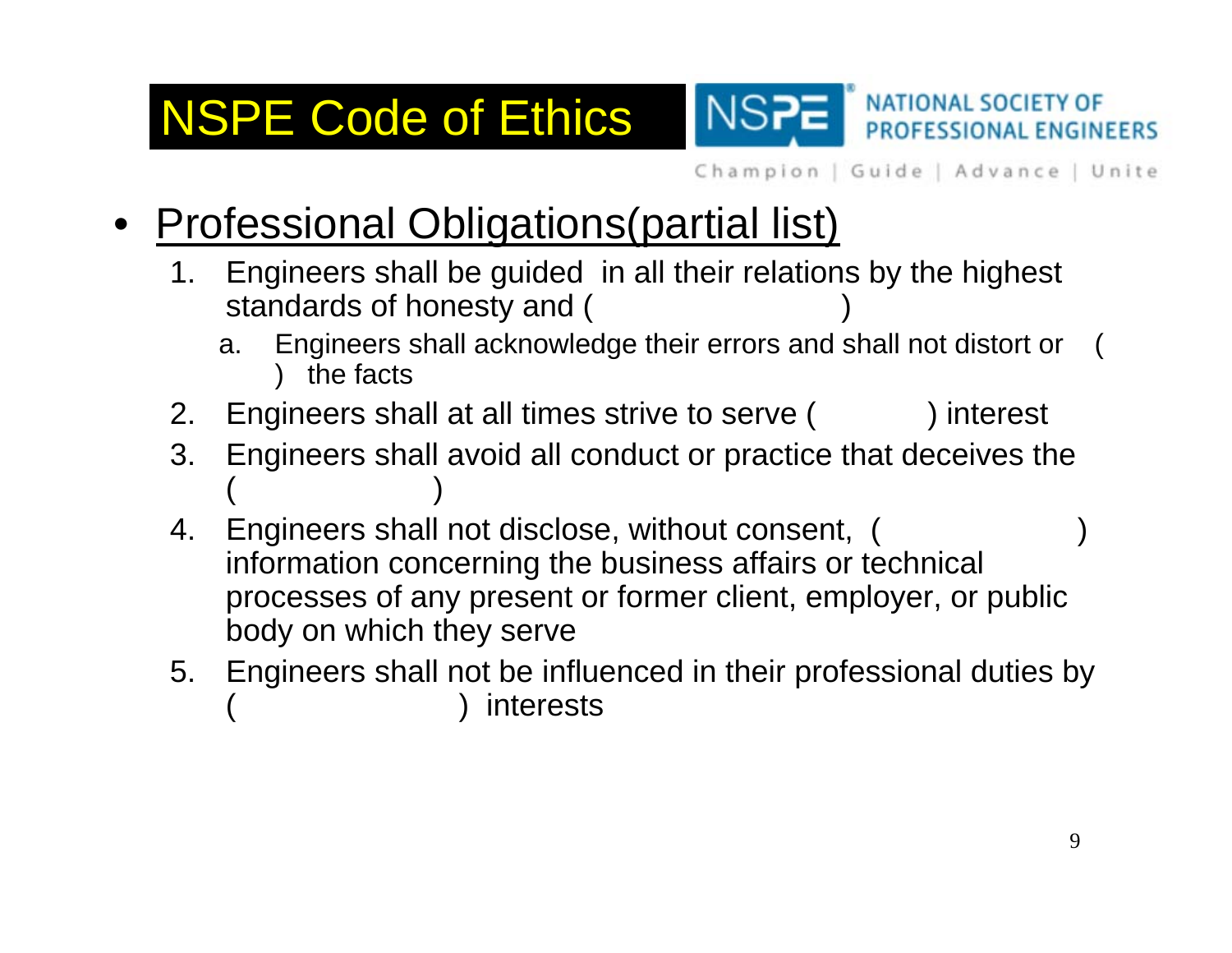**NATIONAL SOCIETY OF** NSPE Code of Ethics NS<sub>2</sub> PROFESSIONAL ENGINEERS

Champion | Guide | Advance | Unite

## • Professional Obligations(partial list)

6. Engineers shall not attempt to obtain employment or advancement or professional engagements by untruthfully criticizing other engineers, or by other improper questionable methods 7. Engineers shall not attempt to injure, maliciously or falsely,

directly or indirectly, the professional reputation, prospects, practice, or employment of other engineers. Engineers who believe others are guilty of unethical or illegal practice shall such information to the proper authority for action

8. Engineers shall accept personal ( ) for their professional activities, provided, however, that engineers may seek ) for services arising out of their practice for other than gross negligence, where the engineer's interests cannot otherwise be protected.

9 Engineers shall give ( ) for engineering work to those to whom credit is due and will recognize the proprietary interests of others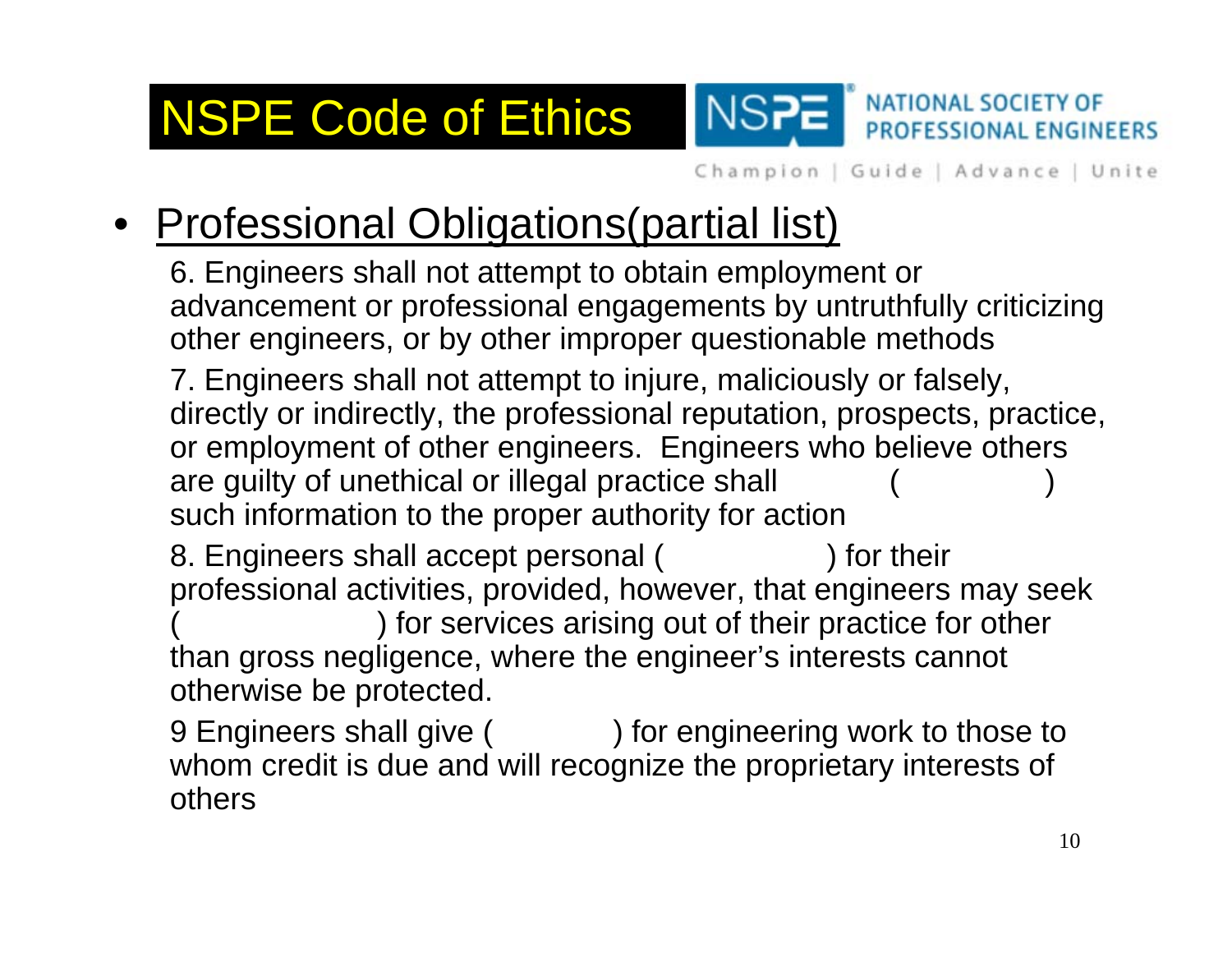## Ethics LAB – Team Activity

- IV (Zilch Materials) & Discussions (Questions)
- Handout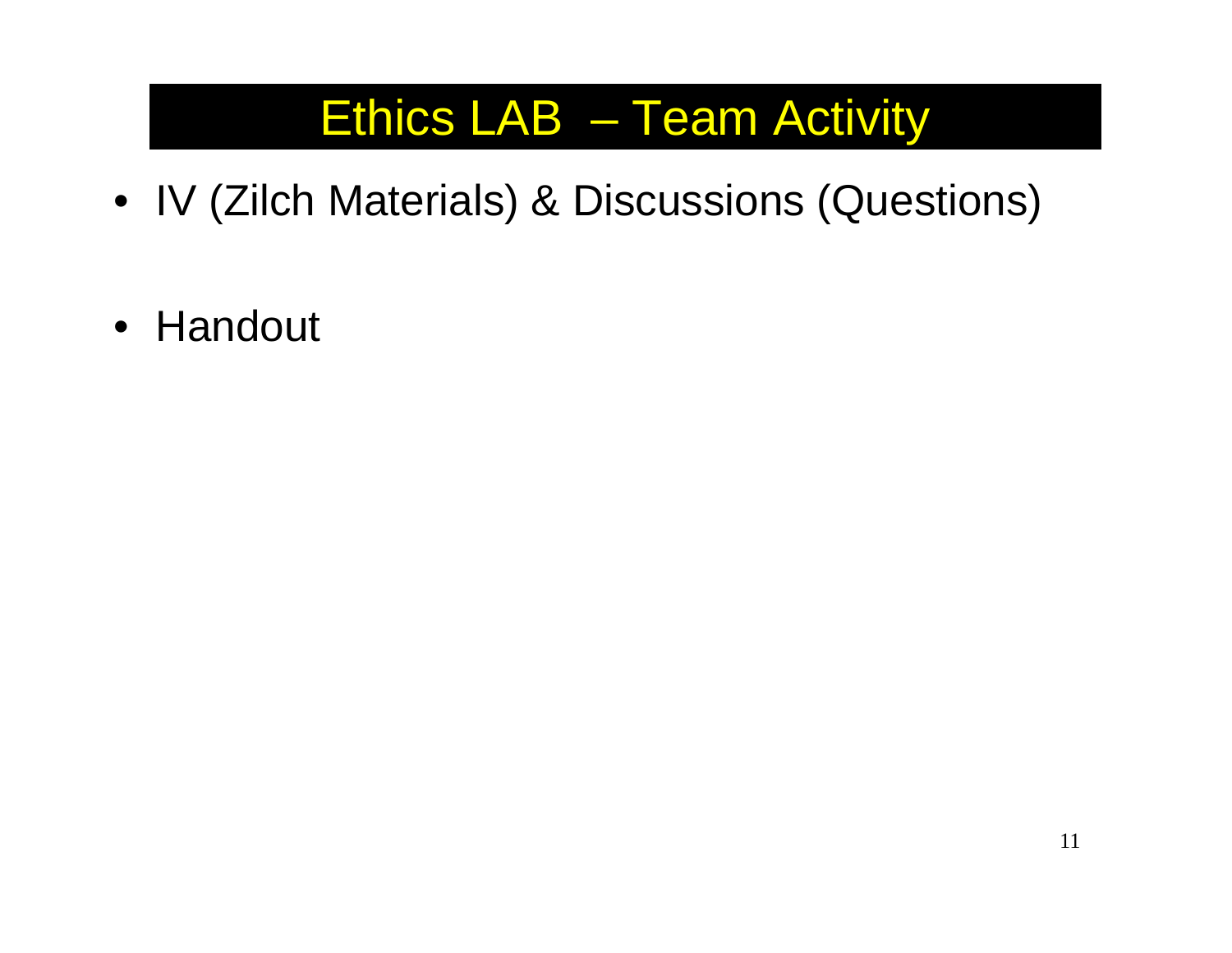- Consequences of unethical behavior (Essay)
	- Subject: Takata Air Bag Recall
- Relevant sources/resources
	- https://www.bloomberg.com/news/features/2016-06-02/sixtymillion-car-bombs-inside-takata-s-air-bag-crisis
	- http://www.autonews.com/article/20160718/OEM11/160719854/hon da-audit-finds-takata-engineers-manipulated-airbag-test-data
	- https://www.nytimes.com/2014/11/07/business/airbag-makertakata-is-said-to-have-conducted-secret-tests.html
	- https://insight.ieeeusa.org/articles/backscatter-ethics-and-airbags/
- •Handout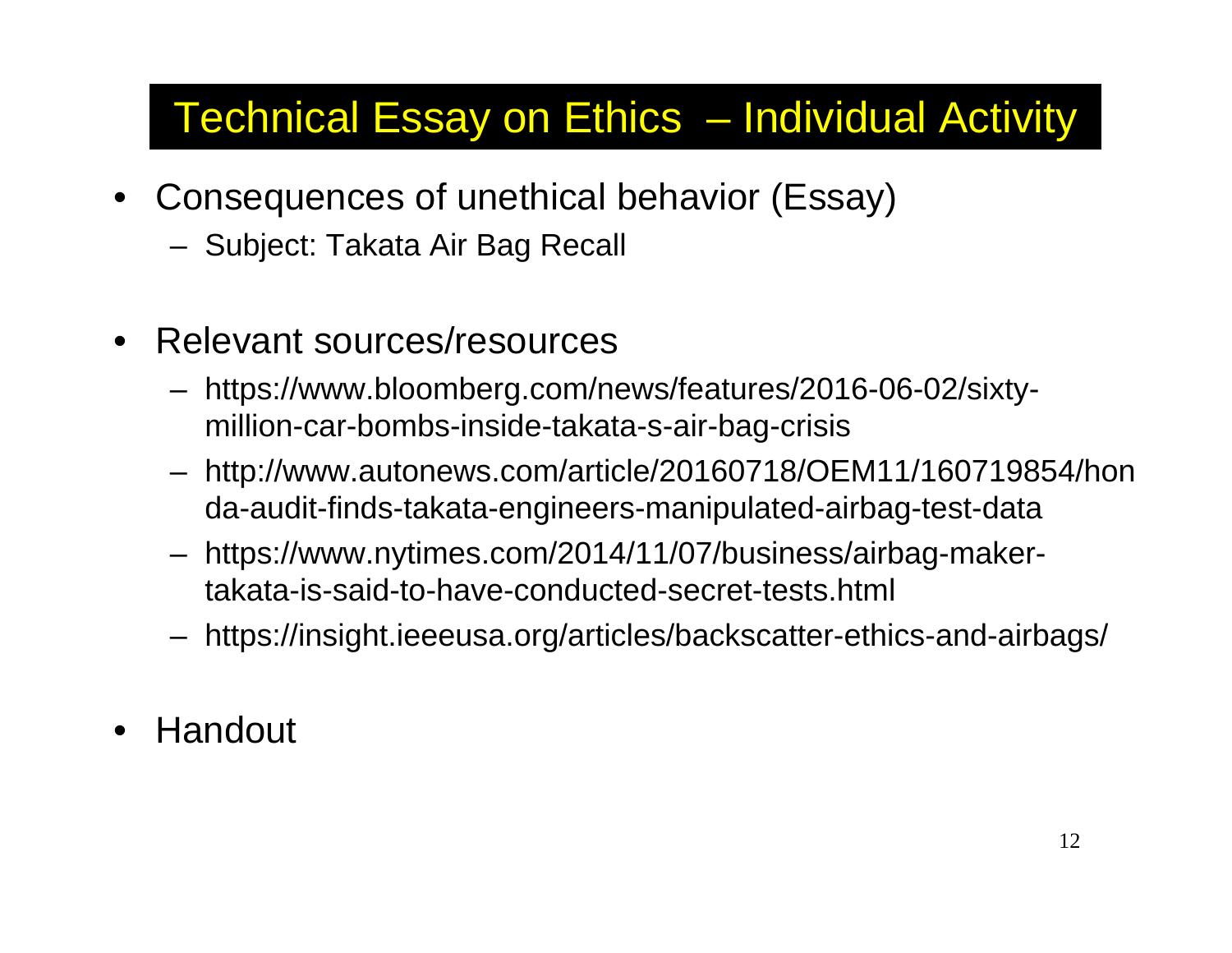- Consequences of unethical behavior (Essay)
	- Subject: Takata Air Bag Recall
- Relevant sources/resources
	- https://www.bloomberg.com/news/features/2016-06-02/sixtymillion-car-bombs-inside-takata-s-air-bag-crisis
	- http://www.autonews.com/article/20160718/OEM11/160719854/hon da-audit-finds-takata-engineers-manipulated-airbag-test-data
	- https://www.nytimes.com/2014/11/07/business/airbag-makertakata-is-said-to-have-conducted-secret-tests.html
	- https://insight.ieeeusa.org/articles/backscatter-ethics-and-airbags/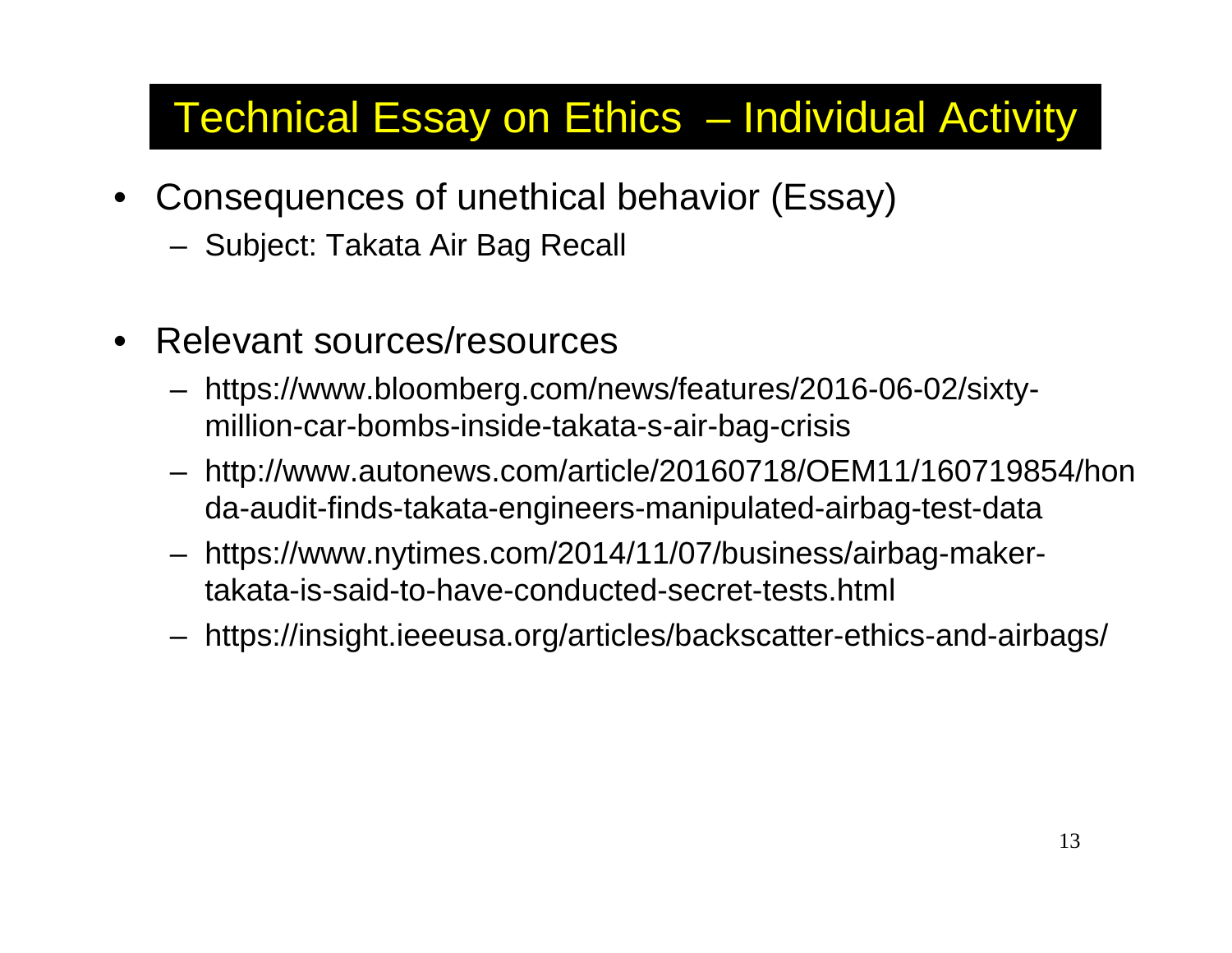- Consequences of unethical behavior (Essay) –Subject: Takata Air Bag Recall
- Essay answers the following questions (and other relevant ones – extra)
	- 1. What and when did this scandal happened?
	- 2. What was root cause of the scandal?
	- 3. What areas of engineering ethics were violated?
	- 4. What's the consequence of the unethical behavior?
	- 5. How would you do if you're working for the company as an engineer?